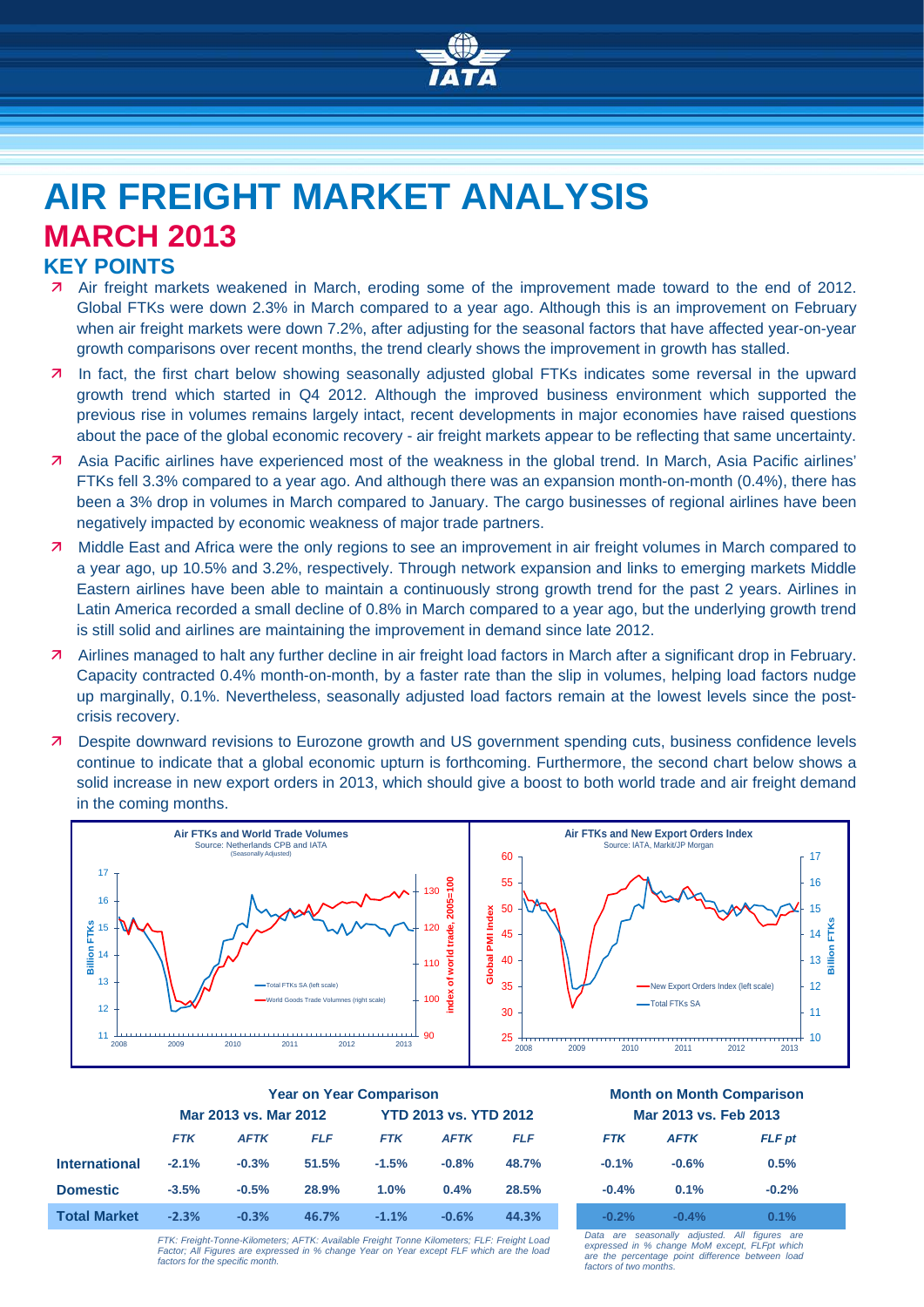

- Air freight markets weakened in March, eroding some of the improvement made toward to the end of 2012. Global FTKs were down 2.3% in March compared to a year ago. Although this is an improvement on February when air freight markets were down 7.2%, after adjusting for all the seasonal factors that have affected year-onyear growth rates over recent months, the underlying trend indicates a reversal of the improvement which commenced in Q4 2012. The current level of air freight volumes is now just 1.5% above the October 2012 low point, while in January volumes were as much as 3.5% above that perceived turning point.
- **Although the improving business environment which supported the recent rise in air freight volumes remains** largely intact, recent developments have raised questions about the pace of the global economic recovery. China's first quarter economic growth result was solid but below expectations, several Eurozone confidence indicators showed declined in March, and the US government enacted a series of spending cuts. The recent weakening in air freight demand appears to be reflecting the same uncertainty.
- Asia Pacific airlines have experienced most of the reversal seen in the global trend. In March, Asia Pacific airlines' FTKs fell 3.3% compared to a year ago. Despite an expansion month-on-month (0.4%), there has been a 3% drop in volumes in March compared to January. Important indicators of demand for Asia Pacific airlines air freight are mixed. The region's fundamentals do not point to a downturn. Although China GDP growth did not meet forecast expectations, first quarter expansion was still strong at well over 7%, and business confidence indicators continue to increase. On the other hand, major trade partner Europe continues to be hampered by weak economic growth and susceptibility to sovereign debt problems. The US economy is largely on track, but recent data have raised concerns over the strength of consumer spending, which is critical to supporting demand for air freighted consumer goods.
- Middle East and Africa were the only regions to see an improvement in air freight volumes in March compared to a year ago, up 10.5% and 3.2%, respectively. Through network expansion and links to emerging markets, particularly Africa and Asia, Middle Eastern airlines have been able to maintain a continuously strong growth trend for the past 2 years. Africa airlines air freight markets continue to receive support from strong growth in regional developing economies, some posting the fastest growth rates globally.
- Airlines in Latin America recorded a small decline of 0.8% in March compared to a year ago, but the underlying growth trend is still solid and airlines are maintaining the improvement in demand since late 2012. Better economic performance of Latin America's trade partners (namely the US and China) has helped airlines in this region benefit from export activity.
- Airlines in North America experienced a 5.2% decline in air freight demand in March year-on-year. Although there was a strong expansion over the month, 0.9%, the upturn in demand at the end of 2012 has also now weakened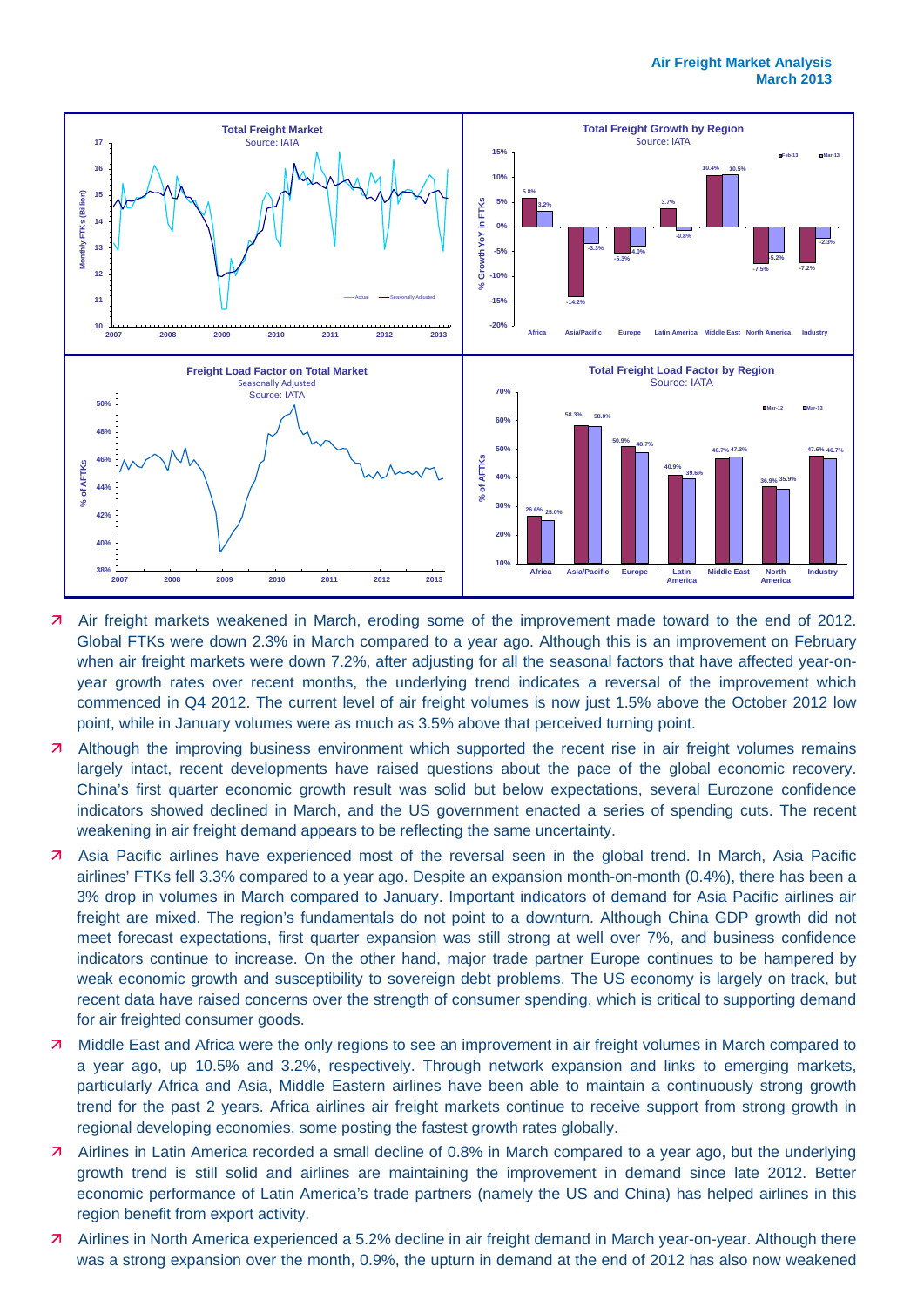much like the global trend. While domestic demand has provided support to major regional cargo carriers, exposure to Europe on international services has placed downward pressure on demand growth.

- Airlines managed to halt any further decline in air freight load factors in March, after a significant drop in February. Capacity contracted 0.4% month-on-month, by a faster rate than the slip in volumes, helping load factors nudge up marginally, 0.1%. Airlines in Latin America and North America experienced the strongest improvement in load factors month-on-month. Nevertheless, seasonally adjusted load factors are at the lowest levels since the post-crisis recovery. Middle Eastern airlines were the only region to see an improvement in air freight load factor in March compared to a year ago.
- 7 The global PMI export orders index is a good leading indicator for both world trade and air freight demand. The second chart on the first page shows that exports orders tend to lead global FTKs by several months. Since Q4 2012, the exports orders index has been increasing steadily, and in the New Year it broke the 50 neutral level, now firmly in expansion territory. This is a signal that world trade growth and the need for air freight services will pick up in the months ahead.